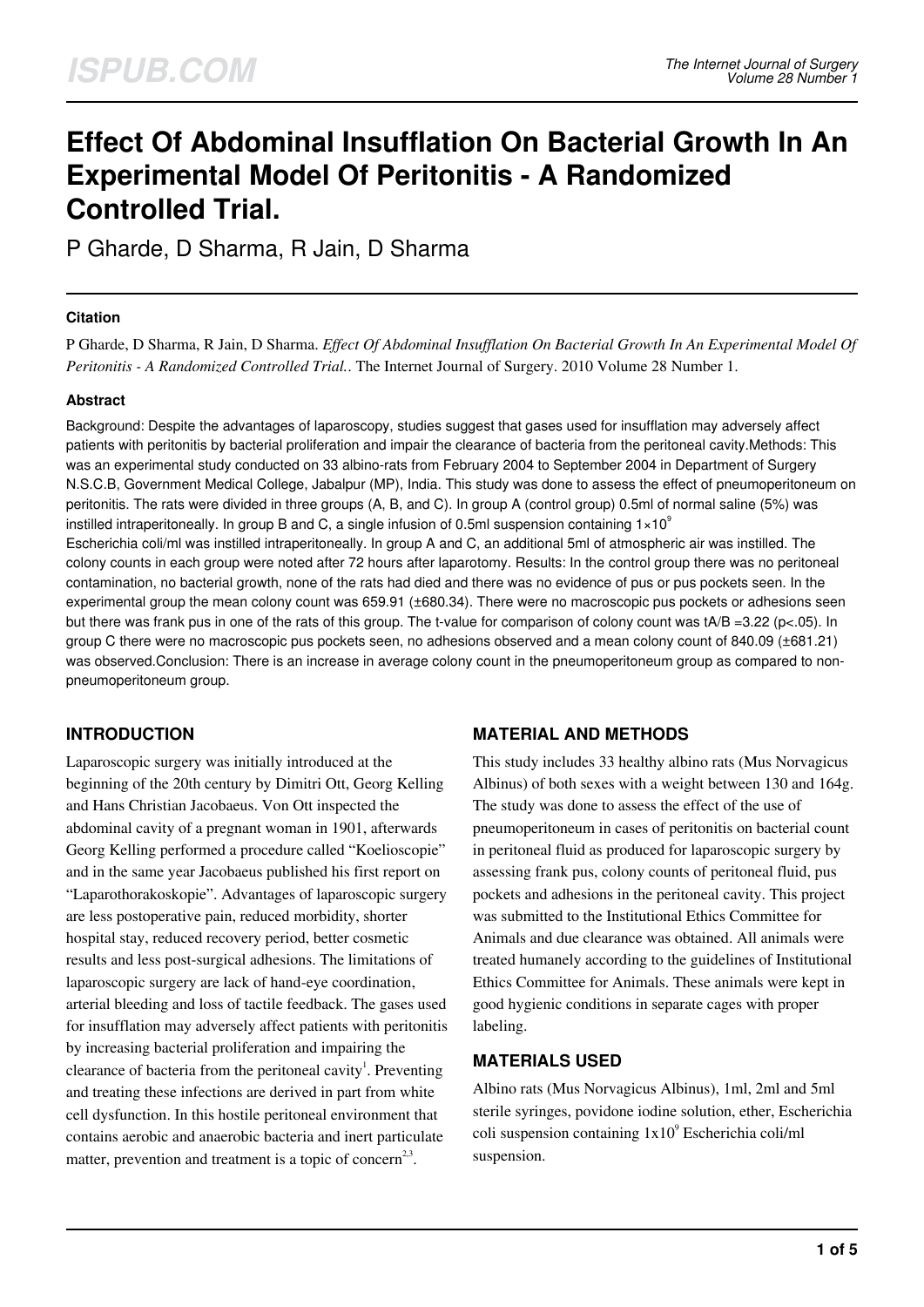# **PROCEDURE**

Rats were randomly divided into three groups:

Group A: The abdomen was cleaned and 0.5ml of normal saline was instilled inside the peritoneal cavity of the rats. A pneumoperitoneum was created using atmospheric air after four hours of normal saline instillation.

Group B: The abdomen of rats was cleaned and 0.5ml of Escherichia coli suspension was instilled inside the peritoneal cavity in the right iliac fossa. No pneumoperitoneum was created.

Group C: 0.5ml of Escherichia coli suspension was instilled inside the peritoneal cavity in the right iliac fossa after cleaning the abdomen of the rats. After four hours of instillation of Escherichia coli, atmospheric air was insufflated inside the peritoneal cavity.

Each group was labeled accordingly and kept in different cages after the procedure.

After 72 hours, laparotomy was performed using ether as anesthetic agent. Mortality was noted separately. A midline abdominal incision was made and the abdominal cavity was examined for frank pus, pus pockets, adhesions and inflammation. There was no evidence of iatrogenic injury to viscera from insertion of the needle instilling Escherichia coli and creating the pneumoperitoneum. Peritoneal fluid from the peritoneal cavity was collected and diluted 100 times in normal saline and send to the microbiology laboratory immediately for colony count after proper labeling, where it was analyzed.

# **RESULTS**

The result of the present study shows that pneumoperitoneum increases bacterial proliferation and peritoneal contamination in an experimental peritonitis model in rats. These findings suggest that intra-abdominal gas insufflation has a negative effect on bacterial clearance from peritonitis; it stimulates bacterial growth or reduces immune responses. In our study it was observed that in group A, the control group, there was no peritoneal contamination and no bacterial growth, none of the rats had died and there was no evidence of pus or pus pockets seen. In the second group, i.e. group B, the mean colony count was 659.91 (±680.34). There were no macroscopic pus pockets or adhesions seen but there was frank pus in one of the rats of this group. The t-value for comparison of colony

count was  $tA/B = 3.22$  (p<0.05).

In group C there were no macroscopic pus pockets seen, no adhesions observed, a mean colony count of 840.09 (±681.21) was observed, and the t-value for comparison of colony count of group A and C was  $tA/C = 4.09$  ( $p < 0.0001$ ) while the t-value for comparison of colony count of group A and B was  $tA/B = 3.22$  (p<0.005), but the t-value for comparison between group B and C was  $tB/C = 0.62$ (p>0.05). This is not significant. For comparison between mortality in group A and B the t-value was tA/B=0.05  $(p>0.05)$  and for comparison between group A and C, it was  $tA/C = 1.56$  (p $>0.05$ ) - there is no significant t-value as far as mortality is concerned. And for comparison between mortality of group B and C the t-value was  $tB/C = 0.63$ (p>0.05, also not significant), but there was one mortality in group B, i.e. 9.1% and there were two mortalities in group C, i.e. 18.2%. We can say that there is a higher incidence of mortality in group C as compared to group B.

#### **Figure 1**

Figure 1: Colony counts



# **Figure 2**

Figure 2: Graph showing significance of comparative colony count by Student's t-test

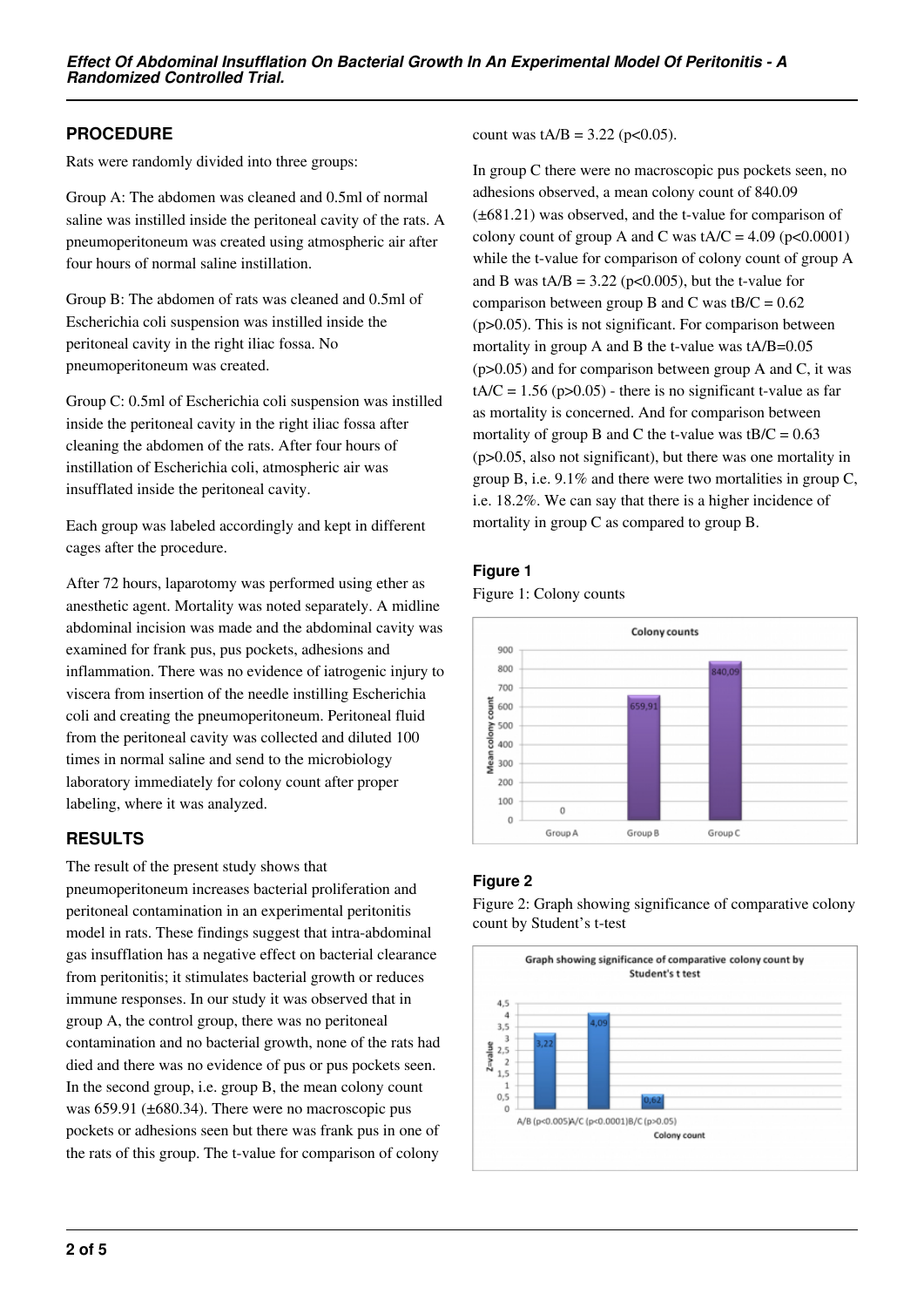# **Figure 3**

Figure 3: Graph showing significance of comparative colony count by Student's t-test



# **Figure 4**

Table 1: Colony Counts In Each Group

|                     | <b>Group A</b> | <b>Group B</b>      | <b>Group C</b>      |
|---------------------|----------------|---------------------|---------------------|
| <b>Colony Count</b> | 0              | $659.91 \pm 680.34$ | $840.09 \pm 681.21$ |
| <b>Pus Pockets</b>  | $\bf{0}$       | $\bf{0}$            |                     |
| Adhesions           | 0              | $\bf{0}$            | 0                   |
| Mortality           | 0              |                     |                     |

A=Normal Saline (control group)

B=Escherichia coli

C=Escherichia coli + pneumoperitoneum

Colony count= Mean±SD. (standard deviation)

# **Figure 5**

Table 2: Comparative t-value of colony count between groups

| <b>GROUPS</b> | t-value | p-value  |
|---------------|---------|----------|
| tA/B          | 3.22    | < 0.005  |
| tA/C          | 4.09    | < 0.0001 |
| tB/C          | 0.62    | >0.05    |

# **DISCUSSION**

In our study on experimental peritonitis in rats there were no pus-pockets or adhesions, but there was frank pus in five out of 33 rats and there was significant increase in colony counts in peritoneal fluid except in the control group. Three rats died on the third day.

A study by Sare et al. showed that there was a significant

increase in the number of bacteria between 8 and 16 hours of peritoneal contamination. In conclusion, this study suggests that in  $CO<sub>2</sub>$  insufflation may be the factor promoting intraabdominal anaerobic bacterial growth, which may lead to intra-abdominal abscess formation or may cause localized peritonitis to develop into generalized peritonitis<sup>6</sup>.

Horratas et al. noticed that there was an increased risk of bacterial translocation in comparing groups that underwent pneumoperitoneum with those that did not. This study shows an effect of presence of gas, but not necessarily the type of gas used for insufflation.<sup>7</sup>

In our study, the colony counts of Escherichia coli in group C was  $840.09$  ( $\pm 681.21$ ) and in group B it was 659.91 (±680.34). The t-values for groups B and C were p>0.05 (not significant). But when compared with group A the t-values of group B and C were p<0.005 and p<0.0001, respectively (significant).

In our study there is a difference in colony count between the insufflation and non-insufflation group, but p is not significant (p>0.05). But when compared to control group A, group B and C have significant p-values ( $p<0.05$  and p<0.0001, respectively).

In the study published by Berguer et al. $^{8}$ , the three-day postoperative mortality was 36.4% and 22.7% for open and laparoscopic CLP (caecal ligation and puncture), respectively. Gurtner et al. clarified that there was no increased bacteraemia or endotoxaemia and no adverse affect on physiological or laboratory parameters of sepsis compared as with laparotomy in an animal model of peritonitis<sup>9</sup>.

In their animal model study of bacterial removal from the peritoneal cavity, Nystrom et al. used Escherichia coli and Bacteroides fragilis as bacterial agents in which two elimination patterns emerged. The concentration of both species was decreased within 2 to 4 hours following peritoneal contamination with 10 (10) CFU. The elimination of B. fragilis was simultaneous with mobilization of granulocytes into the peritoneal cavity, and was possibly attributable to bactericidal action of the granulocytes $10$ .

In our study there were less deaths in the non-insufflation group as compared to the insufflation group (18.2% and 9.1%, respectively), but the difference was not significant (p>0.05). In a study on microbial synergy in experimental intra-abdominal abscess done by Onderdonk et al., intra-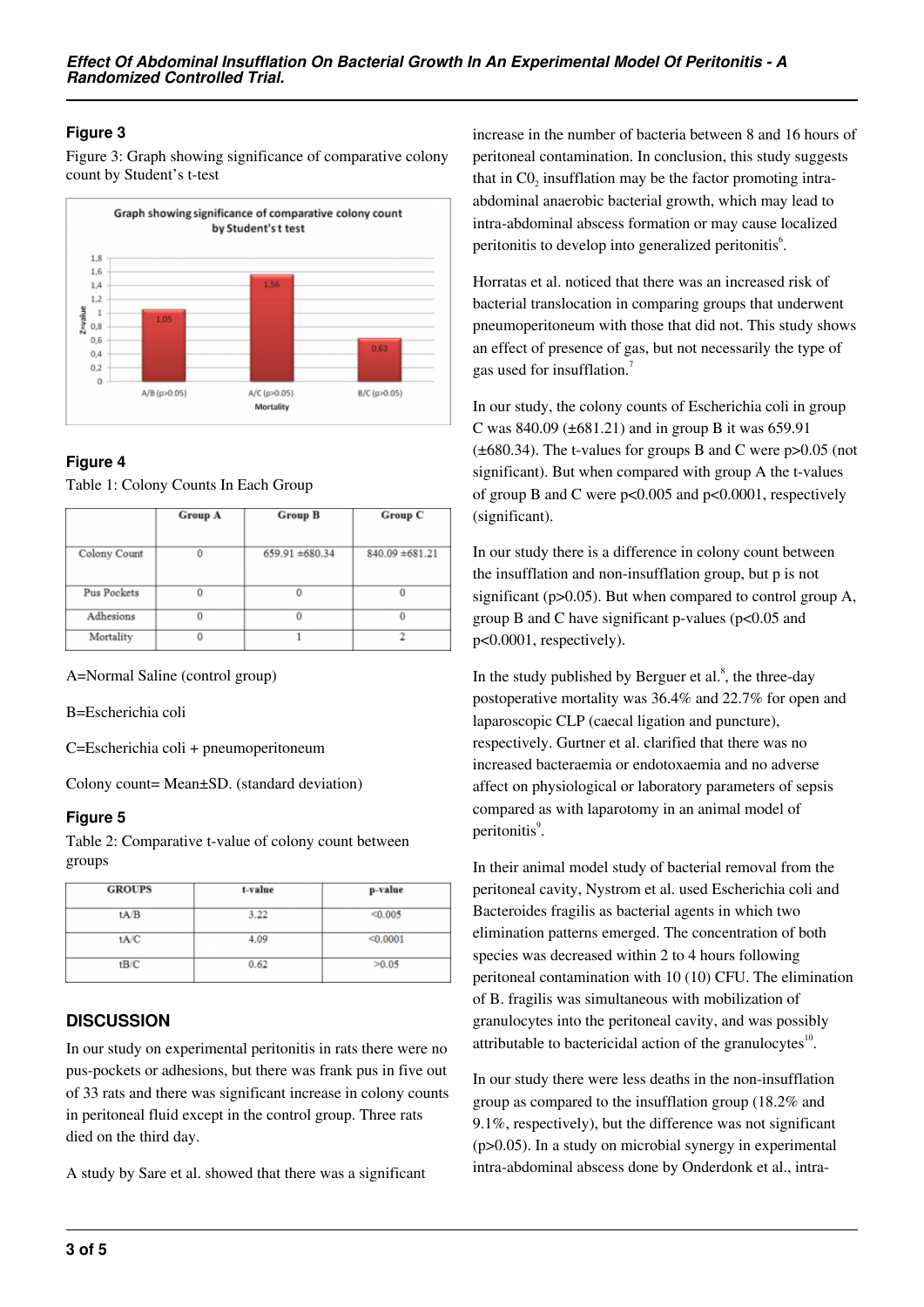abdominal sepsis was produced in rats by using four microbial species in single or dual combinations and the results were evaluated by mortality rates and intraabdominal abscesses on autopsy. Mortality was restricted to the recipients of Escherechia coli, thus implicating coliforms in the acute lethality associated with this experiment. All animals receiving Escherichia coli died within 2 days. Intraabdominal abscesses were produced in 61 out of 65 (94%) animals that received the combination of anaerobic and facultative organism. No abscesses were detected with single microbial species. This study further clarifies the role of selected bacteria in pathological events $11$ . There were one and two deaths in group B and C, respectively; the overall mortality in group B and C was 3 out of 22 rats (13.6%).

Ozguc et al. studied the effect of C02-pneumoperitoneum on bacteremia in experimental peritonitis. The conclusion was that there is no difference in the mortality rates between control and pneumoperitoneum group;  $10^9$  CFU of Escherechia coli represents a lethal amount. It causes 100% mortality in rats and 60% in pigs. Robertson et al. who used rabbits and the same amount of bacteria found no mortality in their study<sup>12</sup>. In our case, there was one death in group B and there were two deaths in group C, mortality rate was 9.1% and 18.2%. The p-value was  $>0.05$  (not significant).

# **CONCLUSION**

There is only a slight increase in the average colony count in the pneumoperitoneum group as compared to the nonpneumoperitoneum group, which means that there is no gross difference between pneumoperitoneum and nonpneumoperitoneum group.

### **References**

1. Vecchio R, MacFayden BV, Palazzo F: History of laparoscopic surgery. Panminerva Med; 2000; 42(1): 87-9. 2. Van Goor H, de Graaf JS, Kooi K, Bleichrodt RP: Gentamycin reduces bacteremia and mortality rates associated with the treatment of experimental peritonitis with recombinant tissue plasminogen activator. J Am Coll Surg; 1995; 181(1): 38-42.

3. Collee JG, Fraser AG, Marmion BP, Simmons A, eds.: Mackie and McCartney Practical Medical Microbiology, 14th ed. Churchill Livingstone, New York. Printers: Longman Singapore Publishers (Pte) Ltd., Singapore, Reprinted 1999: 848-49.

4. Henry JB, ed.: Todd-Sanford-Davidsohn Clinical Diagnosis and Management by Laboratory Methods, 17th ed., Philadelphia, WB Saunders Company, 1989, pp 1064. 5. Ananthanarayan R, Paniker CK: Textbook of Microbiology, 5th ed., Orient Longman Pvt. Ltd., Hyderabad. Reprinted 2002: 34.

6. Sare M, Demirkiran AE, Alibey E, Durmaz B: Effect of abdominal insufflation on bacterial growth in experimental peritonitis. J Laparoendosc Adv Surg Tech A; 2001; 11(5): 285-9.

7. Horattas MC, Haller N, Ricchiuti D: Increased trans¬peritoneal bacterial translocation in laparoscopic surgery. Surg Endosc; 2003; 17(9): 1464-7.

8. Berguer R, Alarcon A, Feng S, Gutt C: Laparoscopic caecal ligation and puncture (CLP) in rats. Surgical technique and preliminary results. Surg Endosc 1997; 11 (12): 1206-8.

9. Gurtner GC, Robertson CS, Chung SC, Ling TK, Ip SM, Li AK: Effect of carbon dioxide pneumoperitoneum on bacteraemia and endotoxaemia in an animal model of peritonitis. Br J Surg; 1995; 82(62): 844-8.

10. Nystrom PO, Skau T: Elimination patterns of Escherichia coli and Bacteroides fragilis from peritoneal cavity. Studies with experimental peritonitis in pigs. Acta Chir Scand; 1983; 149: 383-388.

11. Onderdonk AB, Bartlett JG, Louie TJ, Sullivan-Seigler NS, Gorbach SL: Microbial synergy in experimental intraabdominal abscess, infection and immunity. Infect Immun; 1976; 13: 22-26.

12. Ozguc H, Yilmazlar T, Zorluoglu A, Gecikoglu S, Kaya E: Effect of CO2-pneumoperitoneum on bacteremia in experimental peritonitis. Eur Surg Res; 1996; 28(2): 124-9.